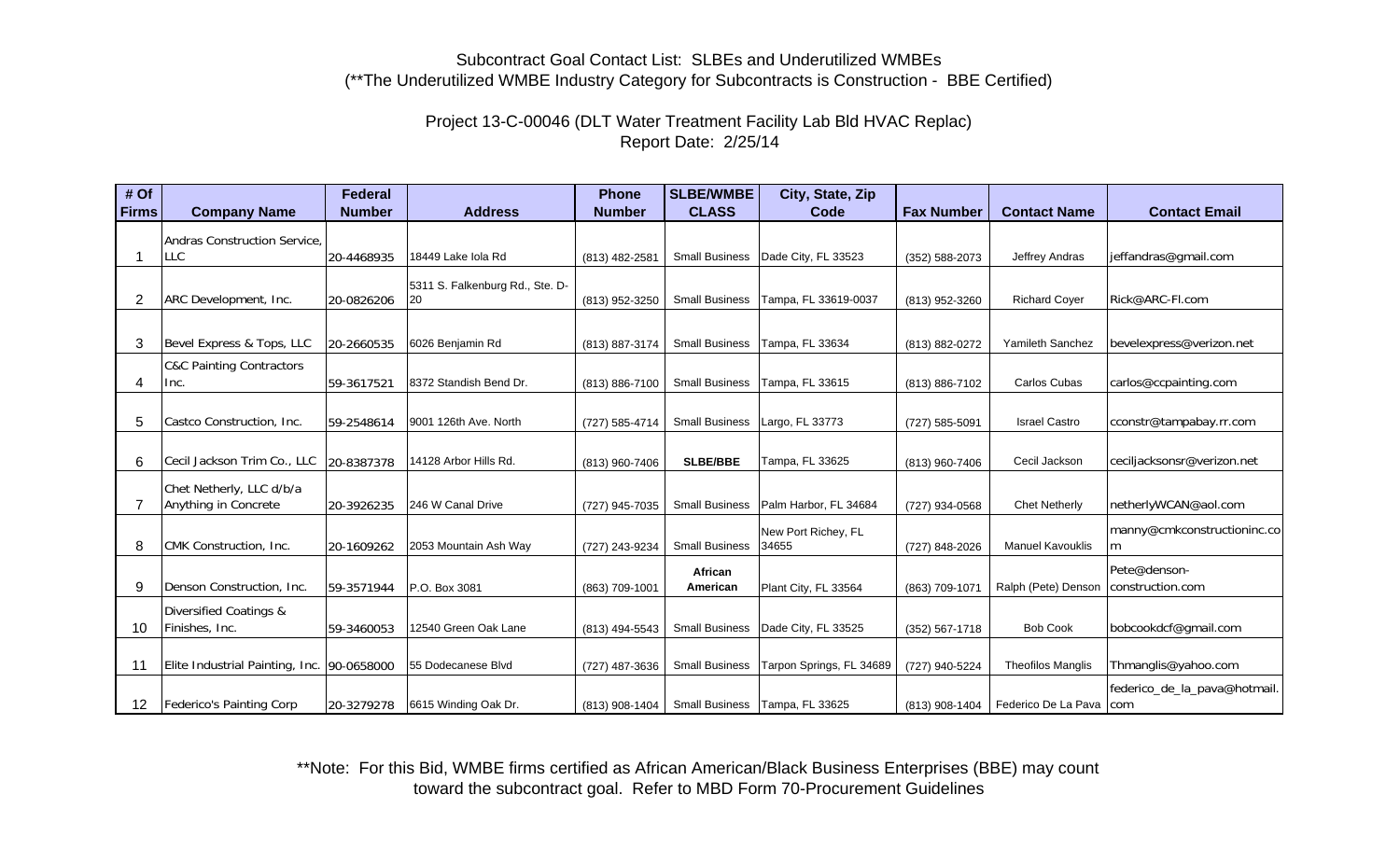### Subcontract Goal Contact List: SLBEs and Underutilized WMBEs (\*\*The Underutilized WMBE Industry Category for Subcontracts is Construction - BBE Certified)

# Project 13-C-00046 (DLT Water Treatment Facility Lab Bld HVAC Replac) Report Date: 2/25/14

| # Of         |                                                       | <b>Federal</b> |                         | <b>Phone</b>   | <b>SLBE/WMBE</b>      | City, State, Zip                       |                   |                            |                                    |
|--------------|-------------------------------------------------------|----------------|-------------------------|----------------|-----------------------|----------------------------------------|-------------------|----------------------------|------------------------------------|
| <b>Firms</b> | <b>Company Name</b>                                   | <b>Number</b>  | <b>Address</b>          | <b>Number</b>  | <b>CLASS</b>          | Code                                   | <b>Fax Number</b> | <b>Contact Name</b>        | <b>Contact Email</b>               |
| 13           | Fletcher Painting, Inc.<br>d/b/a/ Fletcher Enterprise | 59-3587717     | 4355 Fairmont Street #8 | (407) 290-1188 | African<br>American   | Orlando, FL 32808                      | (407) 290-9309    | Junior Fletcher            | fletcherent-stacy@cfl.rr.com       |
| 14           | George G. Solar & Company,<br>Inc.                    | 59-1314899     | 4407 W. South Ave.      | (813) 875-9148 | <b>Small Business</b> | Tampa, FL 33614                        | (813) 879-2315    | George Solar               | georgesolarcompany@verizon.<br>net |
| 15           | Gulf Coast Contracting, LLC                           | 20-1424580     | P.O. Box 2178           | (727) 938-6081 | <b>Small Business</b> | Tarpon Springs, FL 34688-<br>2178      | (727) 937-0967    | <b>Manuel Gialousis</b>    | gulfcoastoffL@aol.com              |
| 16           | Harry's Painting &<br>Enterprises, Inc.               | 59-2820441     | 5250 Avery Road         | (727) 848-1950 | <b>Small Business</b> | New Port Richey, FL<br>34652           | (727) 847-3474    | <b>Sherrie Satterfield</b> | hp@harryspainting.com              |
| 17           | Kimszal Contracting Inc.                              | 20-3450022     | 3435 Chessington Drive  | (813) 949-1750 | <b>Small Business</b> | Land O' Lakes, FL 34638                | (813) 948-0451    | <b>Edward Kimszal</b>      | edkimszal@msn.com                  |
| 18           | Leo's Construction, Inc.                              | 51-0456226     | 1320 Illinois Ave.      | (727) 858-0266 | <b>Small Business</b> | Palm Harbor, FL 34683                  |                   | <b>Travis Smudde</b>       | LeosConstructionInc@yahoo.c<br>om  |
| 19           | Paragon Building<br>Contractors, Inc.                 | 59-2464751     | 1201 W. Waters Ave.     | (813) 935-1600 | African<br>American   | Tampa, FL 33604                        | (813) 932-1108    | Al Davis                   | paragonb@tampabay.rr.com           |
| 20           | Parking Lot Striping Service                          | 59-1522393     | P.O. Box 11005          | (813) 623-1454 | <b>Small Business</b> | Tampa, FL 33680                        | (813) 664-0140    | Fernando Llop              | lindaplss@aol.com                  |
| 21           | Tampa Bay Construction &<br>Engineering, Inc.         | 59-3713572     | 10503 Palm Cove Ave     | (813) 984-9898 | <b>Small Business</b> | Tampa, FL 33647                        | (813) 907-0980    | Ahmad Erchid               | aerchid@tbcei.com                  |
| 22           | <b>Universal Contracting</b><br>Services, Inc.        | 20-1452205     | 11311 Hollyglen Drive   | (813) 966-1508 | <b>Small Business</b> | Tampa, FL 33624                        |                   | <b>Hadeel Eishesbaiv</b>   | ucs@email.com                      |
| 23           | <b>USAMA Specialty Finishes,</b><br>Inc.              | 59-2877558     | P.O. Box 1748           | (727) 725-9005 | <b>SLBE/BBE</b>       | Safety Harbor, FL 34695-<br>1748       | (727) 726-7363    | Mugit Usama                | usama57@verizon.net                |
| 24           | Velocity Construction, Inc.                           | 74-3082984     | 1320 E. 137th Ave       | (813) 624-2117 | <b>Small Business</b> | Tampa, FL 33613                        | (800) 807-0314    | <b>William Connor</b>      | bconnor@tampabay.rr.com            |
| 25           | West Star Painting, Inc.                              | 59-3295920     | 1717 Virginia Ave.      | (727) 253-4637 |                       | Small Business   Palm Harbor, FL 34683 | (727) 772-7417    | <b>Flora Giannas</b>       | weststarpainting@aol.com           |

\*\*Note: For this Bid, WMBE firms certified as African American/Black Business Enterprises (BBE) may count toward the subcontract goal. Refer to MBD Form 70-Procurement Guidelines